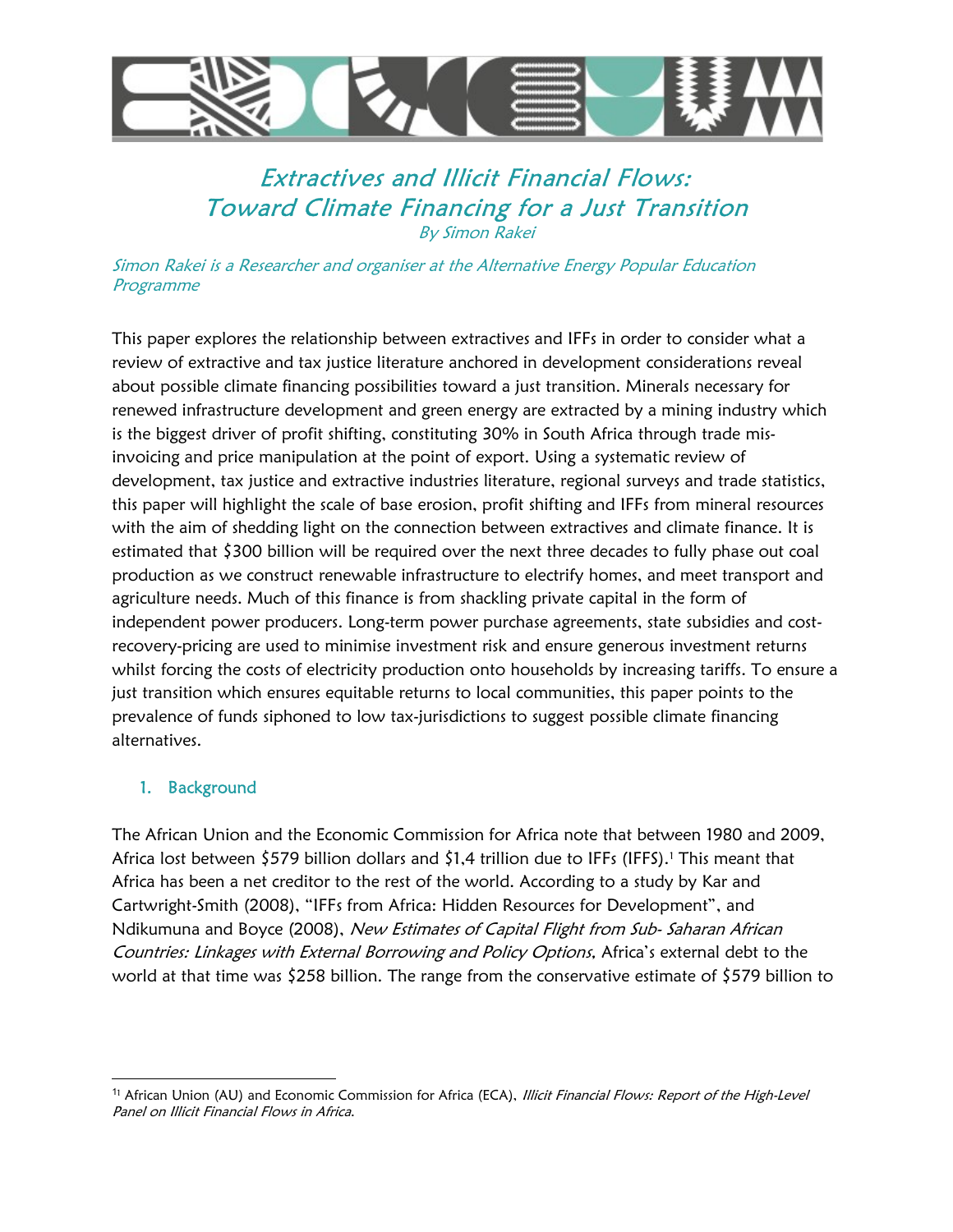

1,4 trillion were enough to not only entirely address Africa's debt, but crucially, to unlock developmental possibilities for human potential.<sup>2</sup>

More than that, the findings of Ndikumuna and Boyce suggest that Africa's external borrowing is linked to IFFs. As the continent most vulnerable to the effects of climate change, climate finance

for adaptive measures against global warming has necessitated loans to build energy and infrastructure on the continent for power, electricity and transport among others. The financing required is estimated at \$300 billion over the next three decades. Consequently, as African governments enter into increasingly predatory agreements with private investors for upfront capital along with loans from development finance institutions, it is important to begin this review with the history of Africa being a net-creditor to the rest of the world. The amount lost to the continent through IFFs was enough to wipe out its external debt two times over by conservative estimates as of 2008. This background prefigures the central question posed in this paper which is to consider what a review of extractive and tax justice literature reveals about the possibilities of financing a just transition from fossil fuels to a green/non-carbon-based energy system.

The latest trade-related IFFs figures presented in the 2017 Global Financial Integrity Report, and updated as of March 2020, estimate the IFFs in South Africa to be a total of \$205 billion over the period 2005-2014. The United Nations Committee on Trade and Development (UNCTAD) World Investment Report (2015) found that profit-shifting costs developing countries \$100 billion a year in lost revenue. The IMF placed the overall revenue loss for developing countries at nearly twice that amount, and the global total nearing \$600 billion a year. The Organisation for Economic Cooperation and Development (OECD) estimates tax losses from corporate income tax (CIT) to be between 4% and 10% of global CIT revenue. That translates to annual figures of between \$100bn and \$240bn. Furthermore, the effective tax rates paid by multinational companies are estimated to be 4% to 8.5% lower than other companies. The High-Level Panel on IFFs (Mbeki Panel) estimated worldwide IFFs at an amount of \$1 trillion. It also estimated the

cost of IFFs between 2000 and 2008 on the African continent to be in the region of \$450bn-- \$500bn. This aggregate figure from the Mbeki Panel confirms estimates generated by both Global Financial Integrity Index and Oxfam International which have estimated the annual loss to IFFs in Africa to be in the range of \$50–\$80 billion per year. Conservative estimates made in a 2010 report by The Tax Justice Network (TJN) indicated that the range of wealth accumulated over the years in tax havens, acting as tax-free investment, from IFFs, is between \$21 trillion and \$32 trillion. Illustrating these figures highlights how a seemingly tiny portion of international trade has

<sup>&</sup>lt;sup>2</sup> Kamga, "Introduction and Overview: Illicit Financial Flows in Africa", 1-9, in *Illicit Financial Flows from South Africa:* Decolonial Perspectives on Political Economy and Corruption.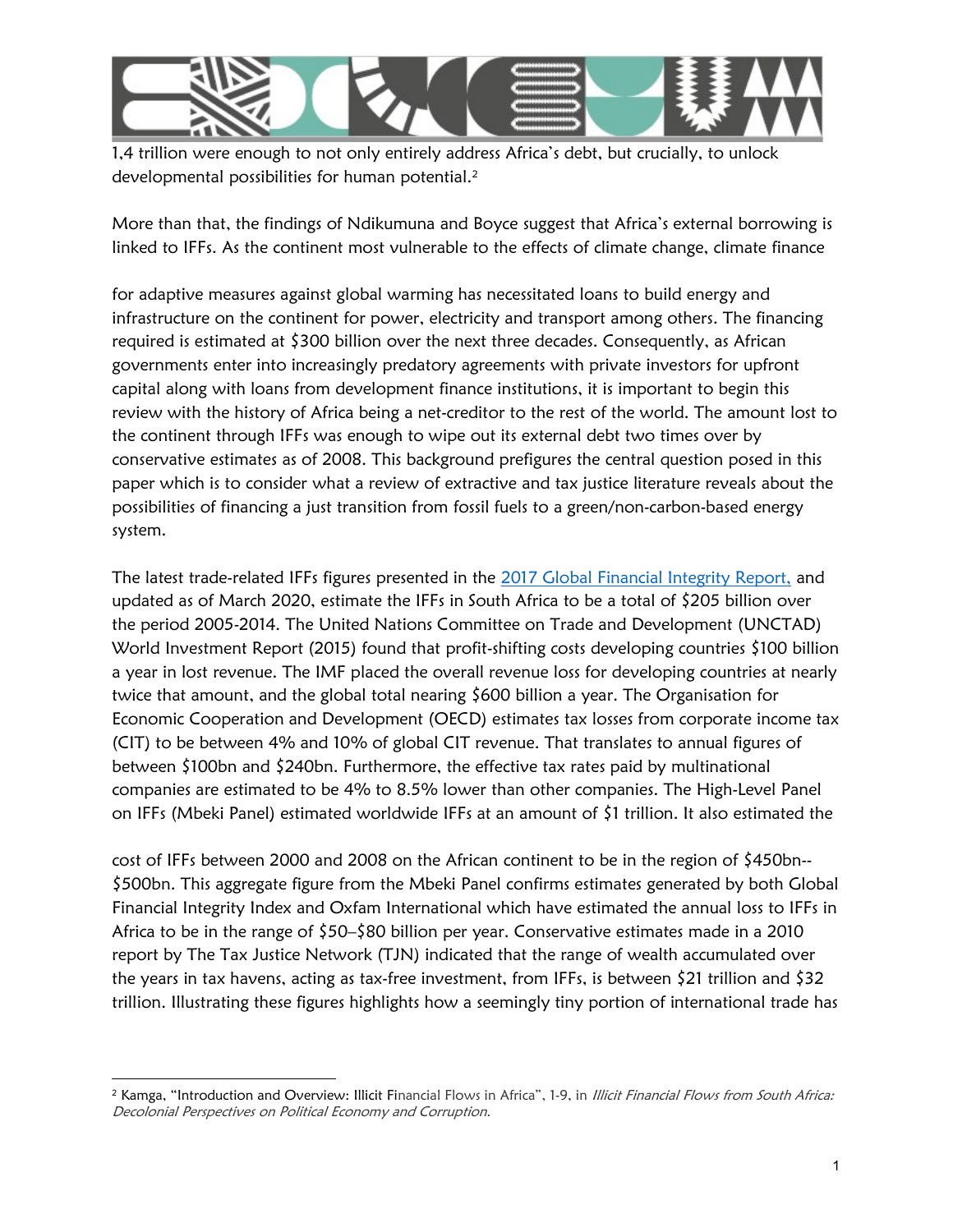

profound implications for smaller economies. The High-Level Panel on IFFs estimated that 4% of South Africa's GDP is lost due to IFFs. In 2020, this would mean that R235,7 billion was lost.

#### Rationale

To explore the relationship between extractives, IFFs, and climate financing possibilities toward a just transition, this paper uses the minerals required in the transition to meet the infrastructure requirements for clean energy as an entry point to a green/low-carbon energy system in the

future. South Africa and Africa as a whole has some of the world's largest reserves of critical strategic resources needed to secure a just transition toward a clean green, low carbon future<sup>3</sup>. Copper, platinum, chrome, manganese, cobalt, coltan, lithium, diamonds and nickel are among some of the minerals that span the region from South Africa to the DRC and beyond that are needed to build infrastructure for solar and wind energy<sup>4</sup>. Global iron and steel production alone is estimated to increase six times to build turbines for wind energy - increasing up to 40 times if special pipelines are required<sup>5</sup>. Meanwhile copper production would need to increase by 70 times from the current levels if electricity is generated from clean power. And possibly exhausting current reserves, it is estimated that platinum production will need to increase by 200% to have clean transport, similarly increasing demands for lithium and nickel production<sup>6</sup>. Therefore, the region is strategically positioned to not only benefit from the global efforts to de-carbonise, but to also encourage domestic industrial development which can finance local transition through increased revenues from climate mineral resources.

State level corruption and conflict between different strata of local elites have taken centre stage in national and global media narratives of corruption in South Africa and minerals resource governance in particular. However, tax evasion, IFFs (IFFs), base erosion and profit shifting (BEPS), particularly from the mining sector, have failed to gain adequate attention. Given their tremendous impact on the economy and their connection to the energy crisis, this is a concern most prominently reflected by the systemic failings at Eskom. Mining companies are responsible for nearly 30% of profit shifting in South Africa. In a recent study, Big and Unprofitable, Ludvig Wier and Hayley Reynolds illustrate that mining companies are responsible for the highest profit shifting in South Africa, and that the largest of these multinationals listed on the JSE avoid paying up to 80% of tax. The mining sector accounts for 20% of private investment in South Africa and listed mining companies represent 30% of the market capitalisation on the JSE, and with other extractive related industries, represents more than 40% of the Johannesburg Stock Exchange Value. Yet its contribution to tax revenue does not seem to reflect these facts, which is likely due to profit shifting. In part, this is due to the increased financialisaton of the sector. Climate finance

<sup>&</sup>lt;sup>3</sup> US Geological Survey, Department of the Interior, *Mineral Commodity Summaries* cited by Adison, "Climate Change and Extractives Sector", 476.

<sup>4</sup> Tilley and Manley, "In a Low Carbon Future, Better Mineral Governance Could Power Development".

<sup>5</sup> World Bank, "The Growing Role of Minerals and Metals for a Low Carbon Future".

<sup>6</sup> Adison, "Climate Change and Extractives Sector", 475.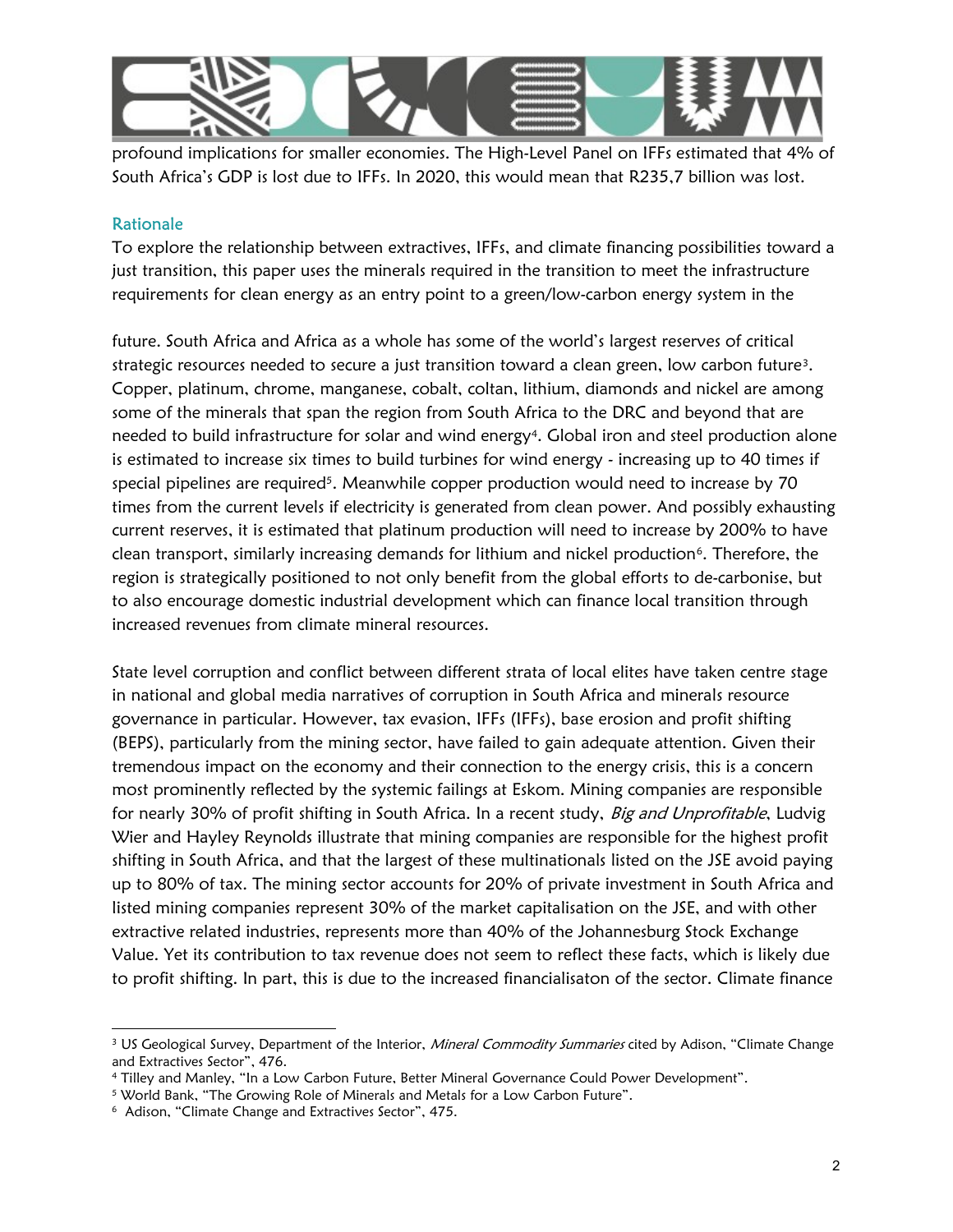

is critical for Africa as the region most vulnerable to the effects of climate change. In exploring climate financing possibilities toward a just transition, it therefore becomes imperative that we examine potential sources of funding which are lost through tax evasion.

### Aims and objectives

Energy sector policies organised around the entry of private capital assume that the role of private sector investment is indispensable in order to meet upfront infrastructure development needs.<sup>7</sup> Infrastructure deficiencies are framed as "financing gaps'' thereby inviting neoliberal

market-oriented reforms aimed at attracting global capital. The result - as we see with the case of Zambia and now South Africa with the procurement programme for independent power producers -- has been a twofold outcome of heavy state subsidies to reduce the risks for private capital, and the introduction of cost-recovery pricing models which shift the costs of electricity production to poor households. Yet little attention is given to the scale of money which leaves the country's jurisdiction untaxed.

The primary objective of this paper is to consider what a review of extractive and tax justice literature anchored in development considerations reveals about possible climate financing possibilities toward a just transition. This will be achieved by focusing on the following three sections:

- 1. Establish the theoretical underpinnings of the relationship between the current "financing gaps" of a just transition toward renewable energy and the scale of identifiable leaks or how much is lost to the fiscus through trade mis-invoicing by the mining industry;
- 2. Provide a measurable scale between what the paper terms as climate mineral resources and IFFs, tax evasion, base erosion and profit shifting
- 3. Highlight the possible climate financing alternatives if IFFs are significantly addressed.

Considering the extent to which the South African mining sector is implicated in profit shifting, it is imperative that we calculate the loss of revenue from this sector through trade mis-invoicing and profit shifting. Among the possible solutions this paper considers is the creation of a stateowned selling agency to address mineral trade mis-invoicing to avoid specific commodities from being under-valued. This is but one pathway which might be explored to arrive at a form of sustainable climate finance.

# Structure and outline

The paper is organised around the three sections mentioned above which examine the possibilities that can be unlocked in climate financing for a just transition. They address the

<sup>7</sup> Mawsley, "From billions to trillions': Financing the SDGs in a world 'beyond aid" cited by 'Bayliss and Pollen, "The power paradigm in practice: A critical review of developments in the Zambian electricity sector"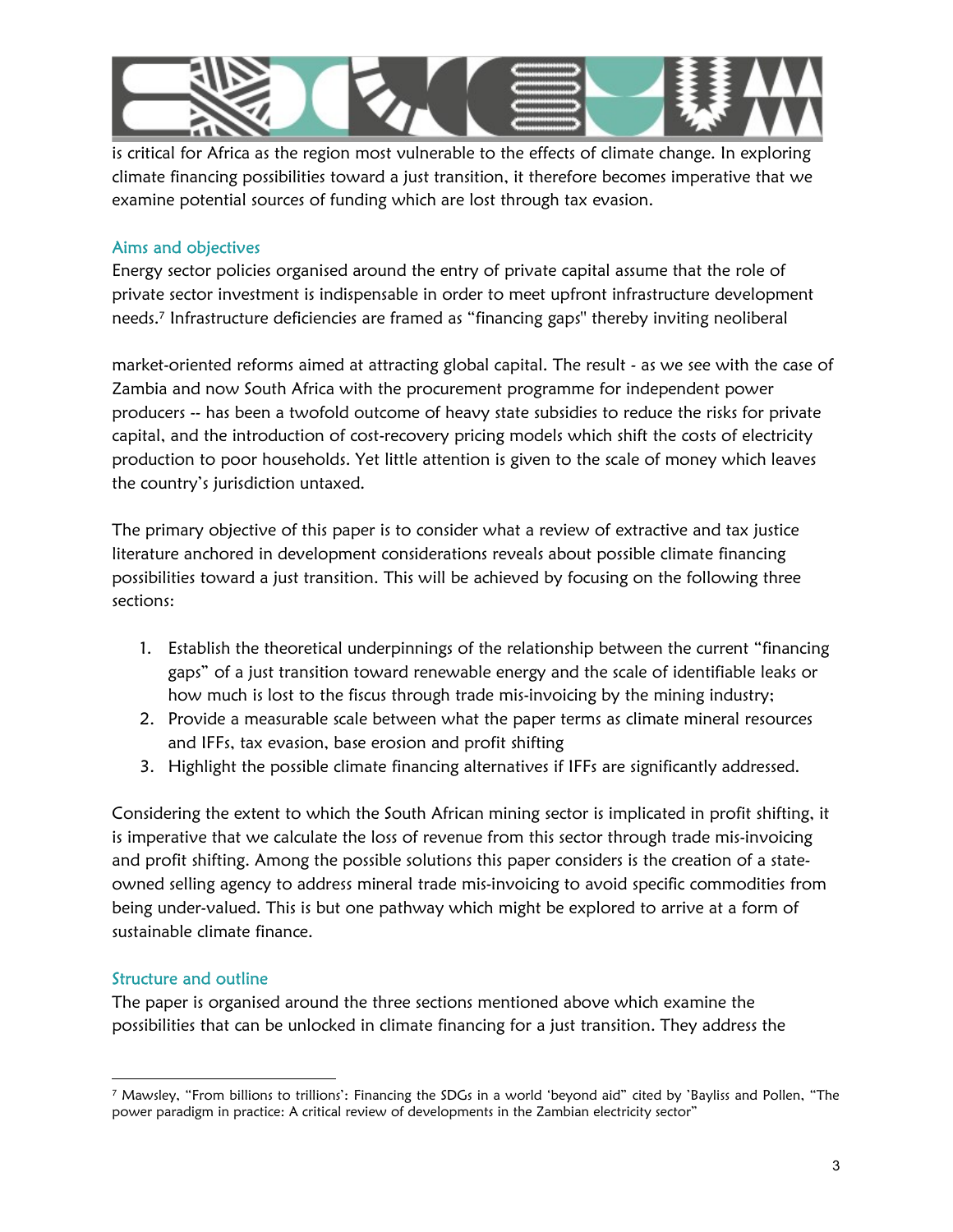

connection between extractives and IFFs. The first section establishes the theoretical underpinnings of the emergence and causes of IFFs by drawing attention to the role of the extractive industry in driving trade mis-invoicing and capital flight. In section two, different methods of categorising IFFs and different ways of measuring them are discussed. Section three provides measurable and quantifiable estimates of the scale of IFFs drawing on statistical surveys to highlight how climate financing gaps can potentially be addressed. By extension, the third part of this paper highlights the possibilities that emerge once IFFs are significantly addressed by considering recommendations of increased price valuation of minerals at the point of export. The paper concludes by drawing attention to the concrete form of recommendations to achieve these solutions.

This paper is a systematic review of information collected and as such is not primarily intended for critical purposes. In the conclusion, however, critical attention is drawn to how the discourse around the relationship between extractives and IFFs might consider more prominently the importance of problematising the hegemony of "mining for development" discourse in finding alternative climate financing possibilities. While the need for extractives is likely to continue for a long time, particularly for regional industrialisation, a true just transition should be mindful of the fact that resource exploitation and environmental degradation are inherent in the extractive industry, and as such, are in part both cause and consequence of the problems of IFFs and the planetary catastrophe looming in the wake of global warming.

# 2. The theoretical underpinnings of IFFs and extractivism

The emergence of IFFs has historically been explained according to three broad narrative sets. The first alludes to corruption at government level particularly as it relates to the extractive sector in resource rich countries, opening room for cronyism and enrichment through the use of state funds.<sup>8</sup> The second points to political economy and underdevelopment with reference to how the siphoning of funds through illicit flows stifles development opportunities. These two narrative strands are the more dominant. More recently, a third account explaining the emergence of IFFs has developed drawing on Afro-decolonial perspectives.<sup>9</sup> This account traces IFFs in light of the 1883 scramble for Africa and posits that, as with the 19th century scramble, the scramble for Africa now is based on the exploitation of its resources through IFFs. Shai echoes and extends this position further by contending that the phenomena of IFFs should be read as a continuation of the colonial project of looting.10 In contesting the problem of meaning which defines what constitute IFFs, Shai argues that in the current definition of IFFs, South Africa is not seen as a neocolonial state "whose neoliberal constitutional architecture and philosophy silently enables looting and is feeble in the face of IFFs". Significantly, this perspective draws attention to issues of nationalist-thought and the nation-state in Africa by characterising it as fundamentally a

<sup>8</sup> Le Billion, "Extractive Sectors and Illicit Financial Flows: what role for revenue governance initiatives?".

<sup>9</sup> Kamgu, "Illicit Financial Flows: A reading from an Afro-Decolonial Perspective".

<sup>&</sup>lt;sup>10</sup> Shai, "Illicit Financial Flows in (South) Africa and the problem of meaning".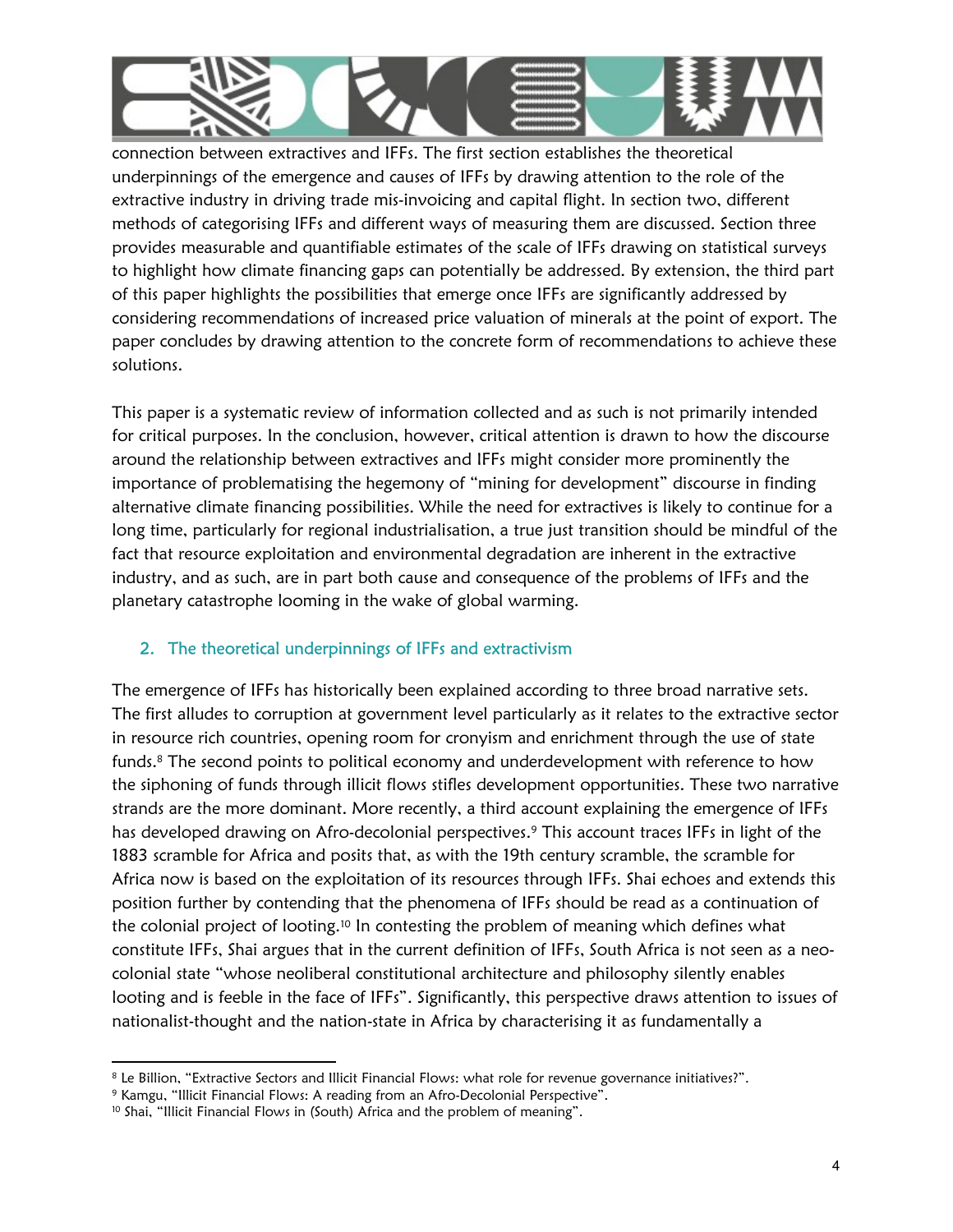

continuation of neocolonialism which in turn enables the continuing "(colonial) imperial looting of resources from Africa to the West".11 This perspective sheds light on the role of imperialism in structuring the global political economy and underdevelopment. In this sense, the problem of IFFs becomes at the same time the problem of sovereignty and self-determination.<sup>12</sup>

However, within this latter perspective, there is a diverging viewpoint. Tembe in suggesting measures to combat IFFs, agrees with the historical significance of colonialism along with the neoliberal structural adjustment of Bretton Woods in enabling IFFs through weakened exchange and capital controls. Nonetheless, Tembe in calling for an African ethical moment, identifies the main culprit behind IFFs as the national system of governance.13 Maintaining that the current phase of IFFs enjoys the patronage of the national liberators, this position views IFFs in tandem with the "African post-colonial master" as an agent in maintaining the status quo.

# Conceptual framework

As the name suggests, IFFs are generally not considered legal nor permissible by law. Often, money is transferred by companies out of South Africa and Africa for the purposes of evading their tax obligations. This is also commonly known as tax evasion – the means by which a company seeks to avoid, reduce, or postpone its liability for any tax payable. Tax evasion is illegal.

There are a number of mechanisms to facilitate IFFs. Among these in international trade, is the practice of trade mis-invoicing. The value or price of goods and services is either over or under stated in order to evade taxes such as customs and import duties, Value Added Tax (VAT) and income tax.

#### Tax evasion and tax avoidance

The word liability is used in a financial reporting sense, to signal that the company has incurred an obligation it must uphold as a result of engaging in some event creating such an obligation to pay tax.<sup>14</sup>

It is important here to mark a distinction between tax evasion and its related concept, tax avoidance. While tax evasion is illegal, tax avoidance is legal. Tax avoidance refers to how a company plans and structures its tax affairs to ensure that it legally pays the minimum amount of

<sup>11</sup> Whilst I am sympathetic to the critique of the nation-state, I do not necessarily share the position that nationalistthought per se is fundamentally a continuation of neocolonialism. See Chatterjee, Nationalist Thought and the Anti-Colonial World: A Derivative Discourse.

<sup>12</sup> Shai, ibid.

<sup>&</sup>lt;sup>13</sup> Tembe, "Reactive versus constructive agency in combating illicit financial flows from a South African perspective". 14 "Tackling Illicit Financial Flows, Base Erosion and Profit Shifting: Guidelines and Recommendations", Alternative Information and Development Centre.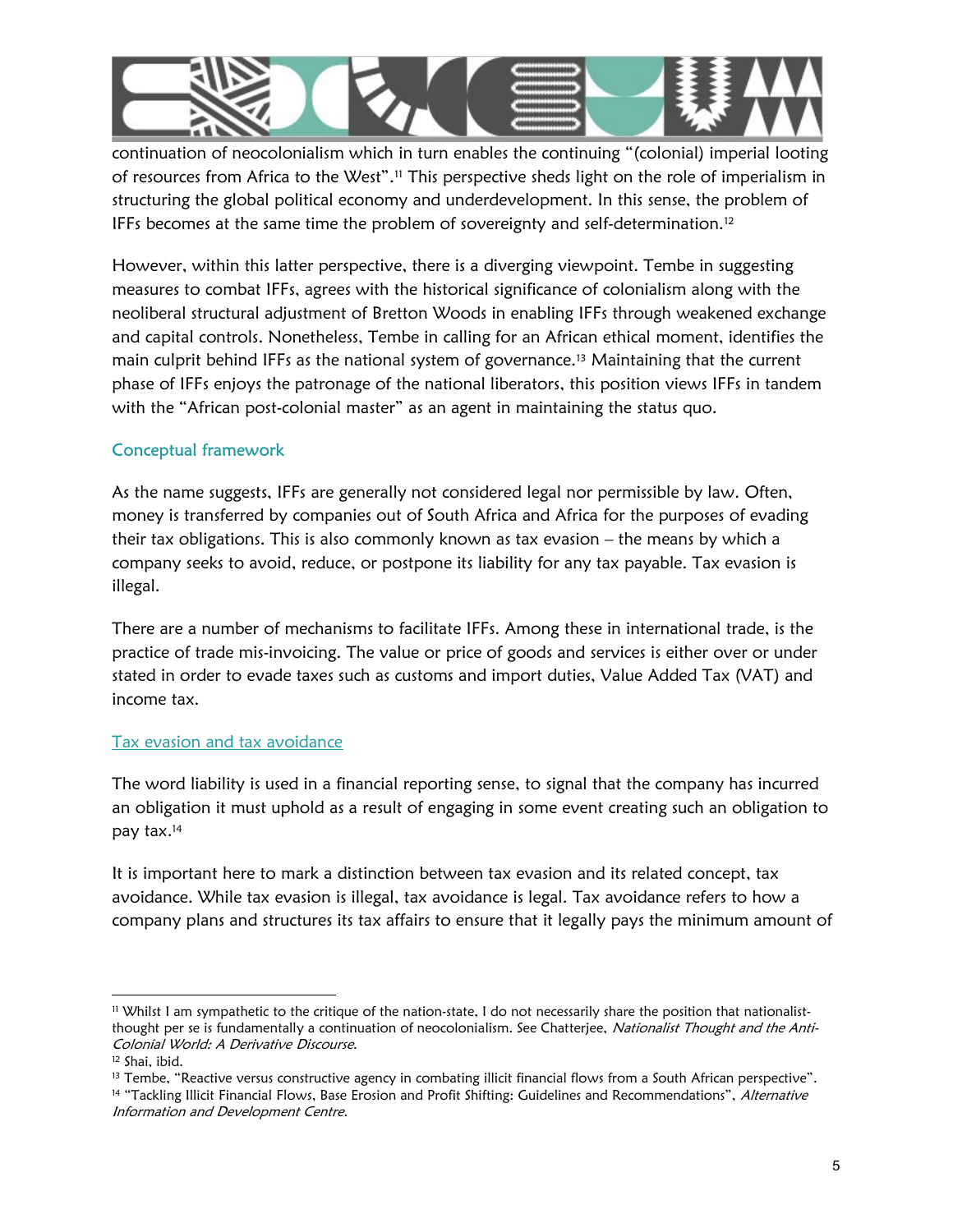

tax payable. The most important difference between tax evasion and tax avoidance is signaled by two indicators:

- Whether or not there is a liability to pay tax, and;
- Whether or not the company has used legal means to reduce its tax liability or tax payable

Tax avoidance seeks to legally arrange a person's or entity's tax affairs to have to pay the least amount of tax. In other words, to reduce its tax liability. Tax evasion, on the other hand, seeks to avoid the tax payable when it has incurred a liability to pay tax and also uses illegal methods to arrange its tax affairs in order to pay the least amount of tax.

However, the line between these two concepts is ambiguous because IFFs are facilitated legally through mechanisms permissible by law. Nonetheless, besides not being illegal, these practices are unethical.

# Economic substance

Economic and commercial substance refers to the commercial and business risk that is present in any transaction or financial arrangement. A transaction must have a significant effect on business risk or net cash flows of a party involved in a financial arrangement to demonstrate genuine economic activity. Schemes which lack commercial substance include round-trip financing, commonly through inter-group loans and payment of commission and management fees.

The test of economic substance is currently not applied in relation to tax-avoidance schemes. Instead, companies are only required to deal at arm's length: connected persons transacting should do so at a value that a third party unconnected to the company would pay in an open market for a similar good or service. The practice of determining the fair value of a good or service is highly subjective.

# Transfer pricing and thin capitalisation

As an example, one such mechanism which legally permits companies to shift profit is the regime of transfer pricing. It is the practice whereby associated or related enterprises or companies, such as the Lonmin Branch in South Africa and its subsidiaries, either in South Africa or Bermuda, charge fees and pay themselves for the transferring of goods and services.<sup>15</sup> In the case of Lonmin this was through management fees and commission fees. In itself, transfer pricing is not illegal. It is however extensively abused due to the fact that companies' transfer pricing policy decisions on how to price goods or services is highly subjective.

<sup>&</sup>lt;sup>15</sup> Forslund, The Bermuda Connection: profit shifting, inequality and unaffordability at Lonmin cited by Rakei, "Illicit Financial Flows, Profit Shifting and the Bermuda Connection, an introduction".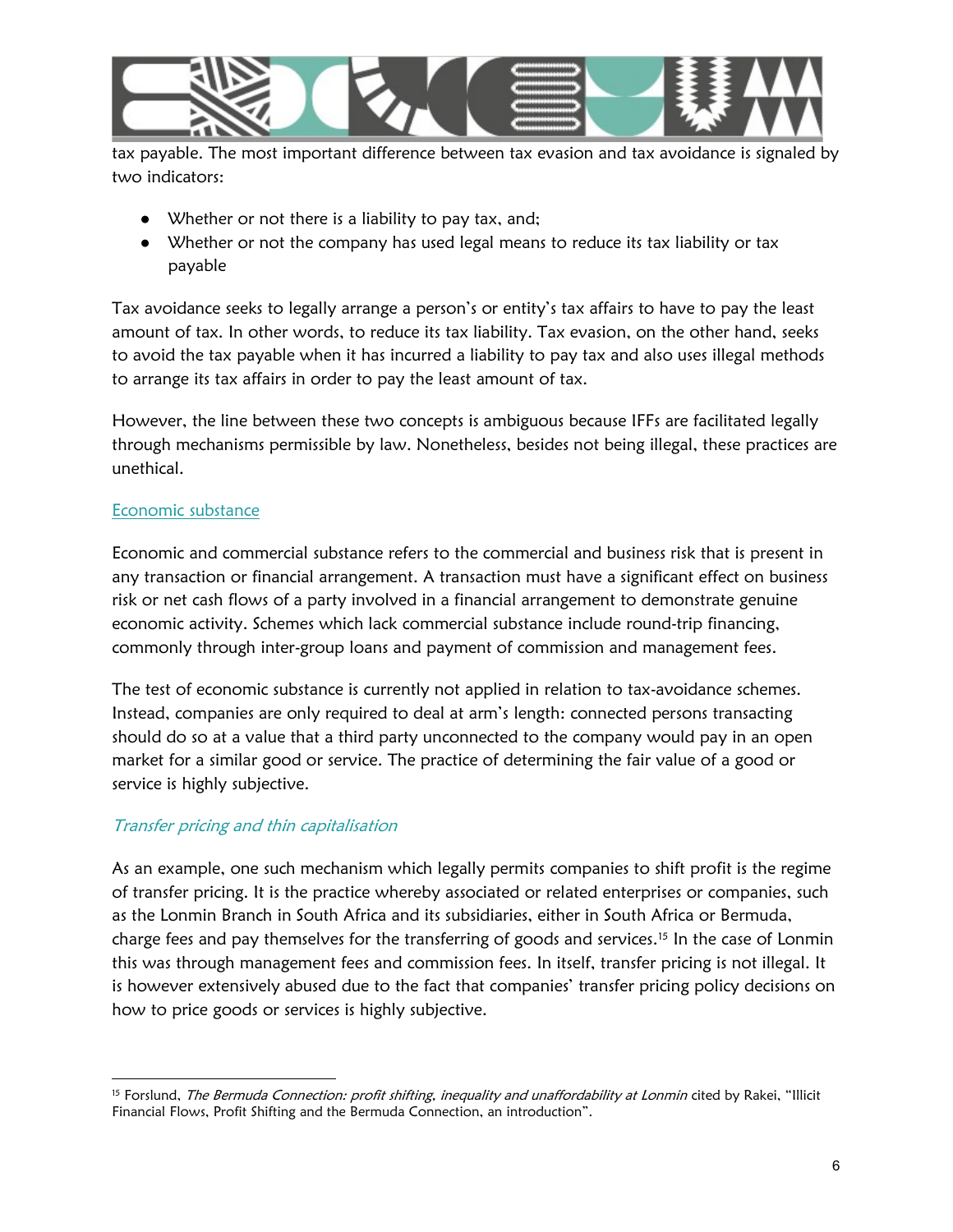

Another example is thin capitalisation. This refers to how the existing debt of a company is significantly greater than the equity – the shareholders' investment and claim in the company. A company is therefore said to be thinly capitalised if it has, and uses, significantly more debt to finance its operations, than equity in the form of investments. A debt-equity ratio of 3:1 is commonly used as a threshold to measure if a company is thinly capitalised. The concept of thin capitalisation is important in relation to the granting of loans to companies that would not ordinarily get a loan from a bank, by other companies. This is important for the repayment of interest expenses. A bank will not normally grant a loan to a company that has excessive debt financing i.e. thinly capitalised, because there is a substantial risk that the company may not be able to make interest repayments due since it has to make many other interest repayments.

Interest expenses are deductible for tax purposes. They reduce the taxable income of a company, and by extension the tax liability payable by a company. To avoid tax, a common manoeuvre of profit shifting is through excessive finance charges and interest expenses. This is done by granting loans within a group of companies which have no real economic substance, with no party incurring a risk that would come with defaulting the loan, yet still allowing the company receiving the loan to claim an interest expense tax deduction. This typically occurs through crossborder intergroup loans. The loss here occurs on two levels:

- The company claiming the interest expense deduction artificially reduces its tax liability, and;
- The interest is paid to an overseas account, meaning it is not taxed in South Africa as the money has been shifted or transferred out of the Republic.

Therefore, the particular significance of thin capitalisation on climate financing possibilities is how debt financing further exacerbates IFFs which could otherwise be used to build renewable and clean green energy infrastructure.

# Categories and methodologies of estimating IFFs in extractives

Trade mis-invoicing was identified as the primary means of shifting funds outside of South Africa between 2004 and 2013.<sup>16</sup> In an analysis of illicit trading in South Africa's mining sector and the threat it posed to industrial development, Fotoyi (2021) illustrated that trade mis-invoicing constituted 95% of the funds shifted outside of South Africa in that period. Trade mis-invoicing is how companies move money abroad by mis-reporting or mis-pricing the value of internationally traded commodities. They do this because export controls are less restrictive. There are two common methods of mis-invoicing: undervaluation or understating the value of exports and overstating the value of imports. In this manner, firms are able to acquire foreign exchange that is not disclosed to national account authorities, and the foreign currency can be used by exporters

<sup>16</sup> Nitshch, "Trade Mispricing and Illicit Financial Flows", 314, cited by Fotoyi, "Illicit trading in the mining sector: A threat to South Africa's industrial development", 10.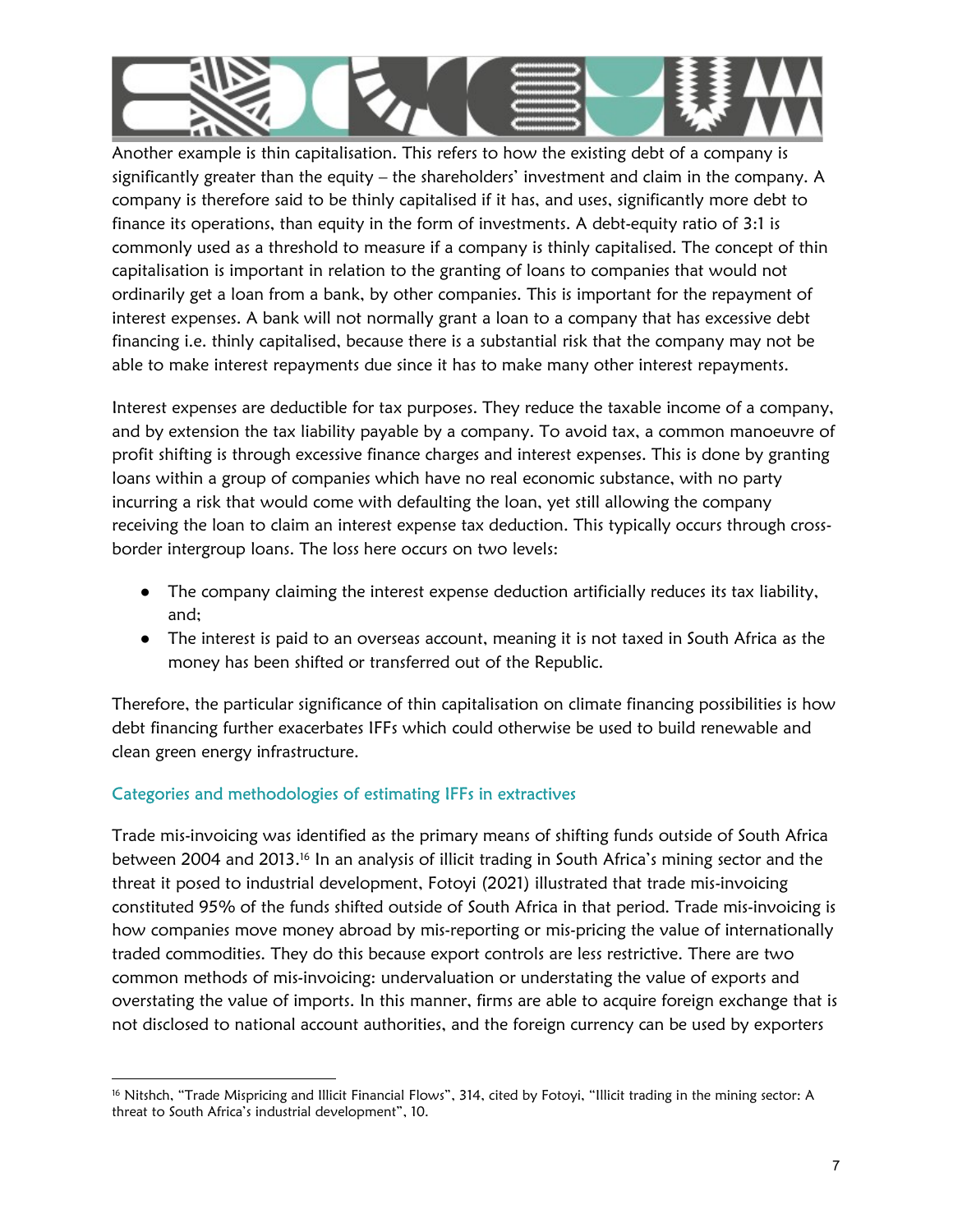

without complying with controls. Fotoyi flags the sale of foreign currencies in the parallel exchange rate market to illustrate this.<sup>17</sup>

The vast majority of outflows through trade mis-invoicing is associated with the mining sector. Between 1995 and 2006, the extractive sector's cumulative trade mis-invoicing outflows were estimated to be around \$180,33 million.18 South Africa's economy was built on mining which formed the bedrock of its industrial economy. The minerals revolution of the 19th and 20th centuries laid the foundation of the modern South African state.<sup>19</sup>

There are three broad models used to estimate IFFs: trade estimates; capital and wealth estimates; and international corporate tax avoidance figures.<sup>20</sup> Trade estimates are reducible to three further models: country level trade statistics which look at direction of trade and mirror trade statistics; commodity level estimates which base IFFs on abnormal prices; and finally specific transaction level-based estimates. On the other hand, capital and wealth estimates base their measurements of the scale of IFFs on capital flight, offshore capital wealth, wealth in tax havens, and capital account anomalies.<sup>21</sup> A final model based on international corporate tax avoidance borrows from IMF, UN and OECD estimates and studies. This review focuses on the two main basis of estimating IFFs: trade and capital wealth estimates. These correspond to the World Bank's residual method, and the trade mis-invoicing model.

The residual model compares a country's source of funds with its recorded use of funds.<sup>22</sup> This method looks at the country's inflows of capital -- including the increase in net external debt of the public sector -- and the net inflow of foreign direct investment. The rationale behind this model is that whenever a country's source of funds exceeds its recorded use of funds, then the outstanding funds that are unaccounted for are illicit capital flows. This is expressed mathematically in the equation below where K is the illicit flows:

 $K = \left[$  External Debt + FDI (net)] –  $\left[$  Debt + Reserves)]

←Source of funds→ ← Use of funds →

Therefore, the World Bank residual  $=$  (Increase in foreign debt  $+$  increase in foreign direct investment) - (financing of the current account deficit  $+$  additions to the countries reserves).<sup>23</sup>

<sup>17</sup> Ibid, 11.

<sup>&</sup>lt;sup>18</sup> Calculation based on data in Table 2 "Trade mis-invoicing by sectors", ores, metals and precious stores column, using 2009 UNCTAD Comtrade database compiled by Ashman, Fine and Newman, "Amnesty International? The Nature, Scale and Impact of Capital Flight from Africa", 20.

<sup>&</sup>lt;sup>19</sup> Ashman, Fine et al, "The Political Economy of Restructuring in South Africa", 185-190. Also See Fine and Rustomjee, The Political Economy of South Africa - from Minerals Energy Complex to Industrialisation, Muller,

<sup>&</sup>lt;sup>20</sup> Cobham and Jansky, Estimating illicit financial flows: A critical guide to the data, methodologies and findings. <sup>21</sup> See Zucman, The Hidden Wealth of Nations.

<sup>22</sup> Kar and Cartwright-Smith, "Illicit Financial Flows From Africa: Hidden Resources for Development".

<sup>23</sup> Ibid as presented by Samaran Malick Nje, "Illicit Financial Flows and the Extractive Sector in Africa", 8.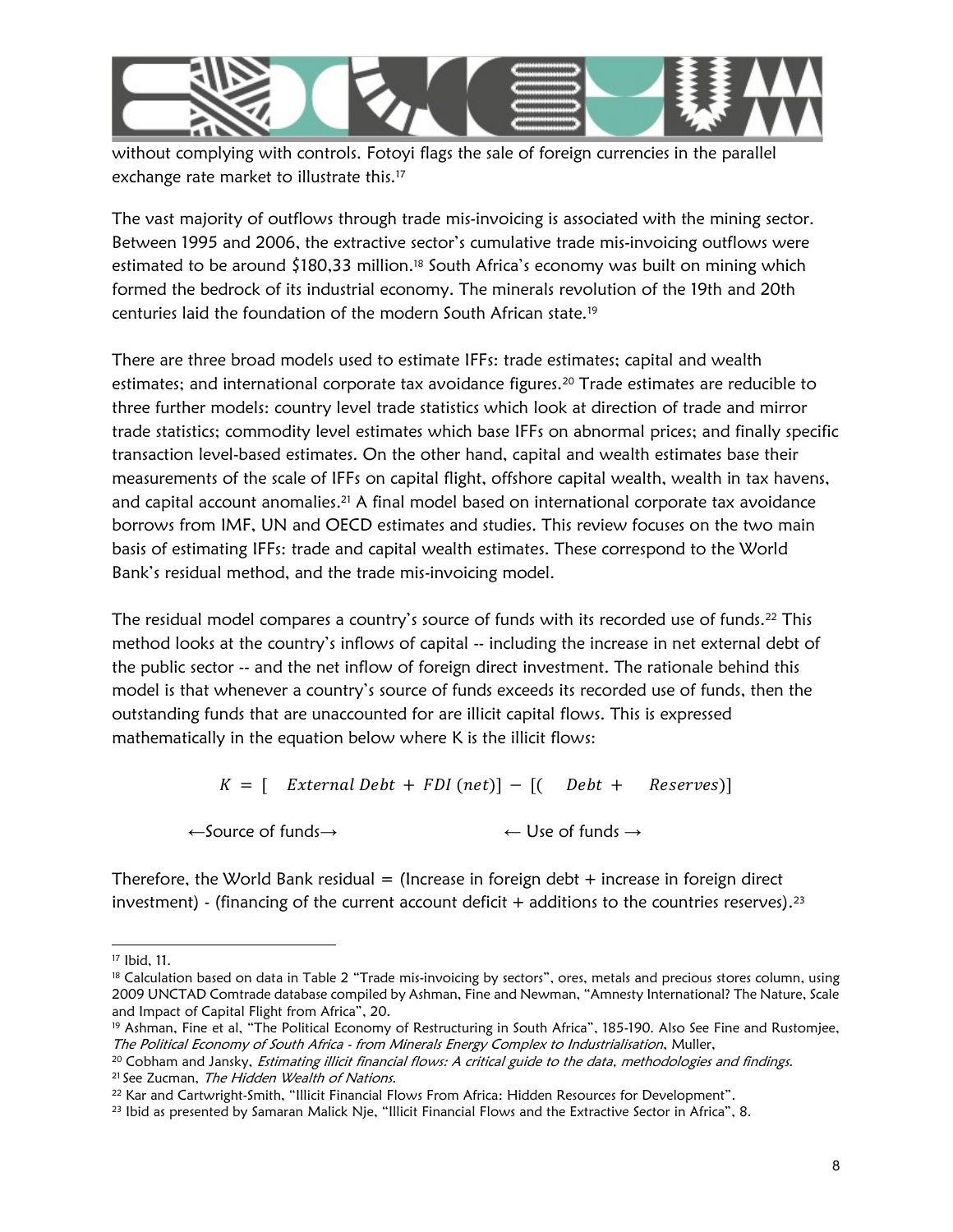

On the other hand, the trade mis-invoicing model uses the over- or under-valuation of imports and exports on customs documents which can be used to illegally transfer money abroad. These

estimates are derived from comparing what the global market reports as having been imported from the country to what the developing country has claimed to have exported.<sup>24</sup> In addition, the country's import values are compared to what the global market has exported to the country. This method is limited because it only captures illicit transfer of funds abroad through customs re-invoicing and cannot trace mispricing that occurs on the same invoice.

Trade mis-invoicing estimates are further based on two alternative models: the Gross Excluding Reversal (GER), or the traditional net method. With the net method, gross capital outflows are reduced by capital inflows to reach a net position. This net is then added to the World Bank residual model. On the other hand, the GER model estimates exports that are under-invoiced or under-valued and imports that are over-invoiced with outward flows.

Both the GER and traditional net method are limited because they cannot capture all forms of IFFs as they rely on official data to make estimates. Therefore, the models most likely underestimate the actual volume of IFFs.

# 3. Measurable Scales of IFFs

South Africa needs R8,3 trillion in investment to transition to a low green carbon energy infrastructure by 2030.<sup>25</sup> That translates to an annual investment of R596 billion to meet this target.

The Global Financial Integrity Report ranks South Africa 7th place globally among the top 10 source countries for IFFs. The latest figures presented in the 2017 Global Financial Integrity Report estimate the amount of IFFs in South Africa to be a total of \$205 billion over the period 2005-2014. Translated into Rands, this amounts to just shy of R1.7 trillion.<sup>26</sup> Illustrating these figures highlights how a seemingly tiny portion of international trade has profound implications for developing nations.

The report reveals that during 2004-2013, South Africa's cumulative IFFs amounted to \$209,220 million in nominal value, as shown below.

 $24$  Ibid.

<sup>&</sup>lt;sup>25</sup> Cassim et al, *Climate Policy Initiative*.

<sup>26</sup> This amount is based on an average US\$/Rand exchange in the ten years 2005-2014 of 1\$=R8.01.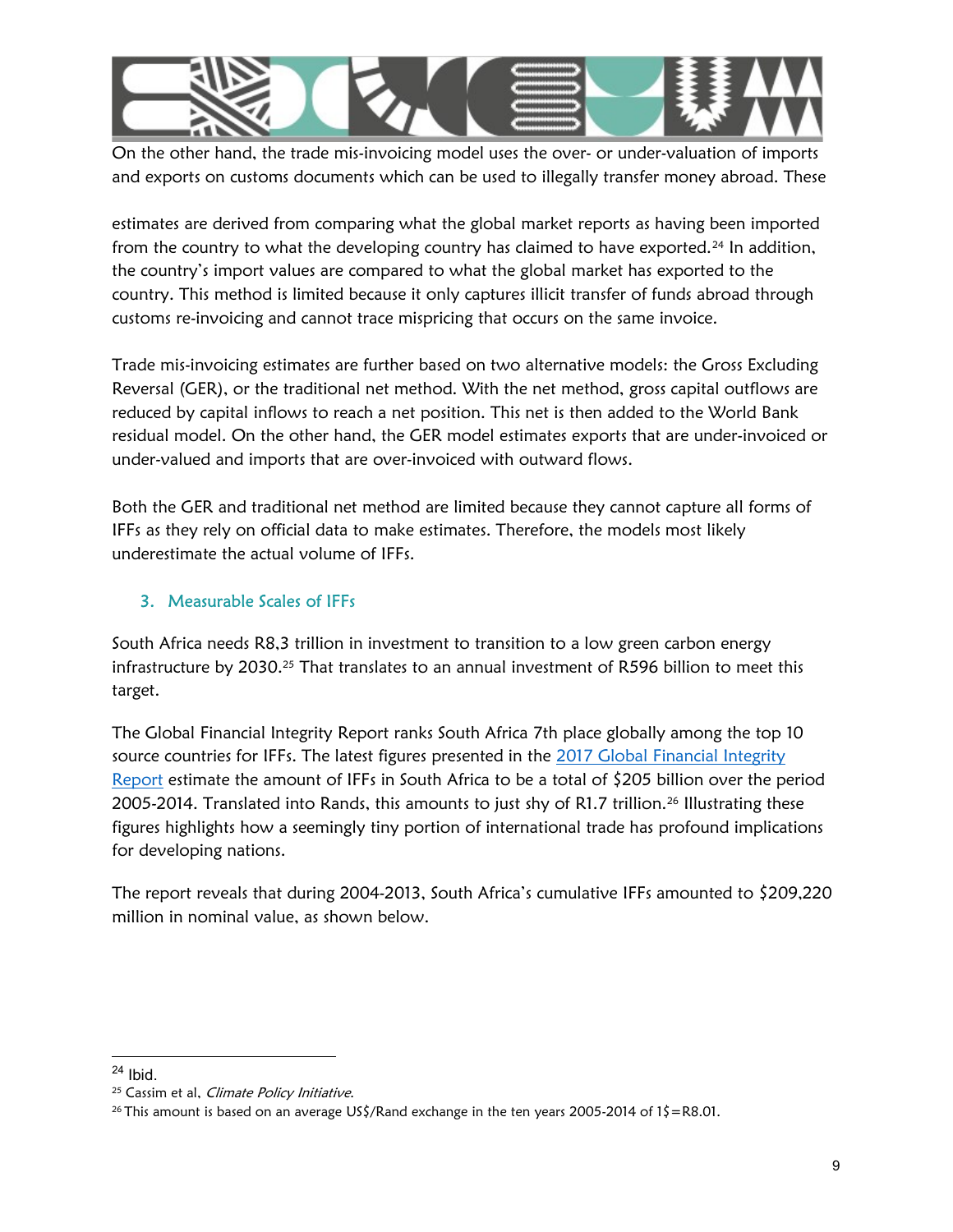



Figure 1. IFFs 2004-2013. Source: Fotoyi (2014), "Illicit Trading in the Mining Sector", 10. Global Financial Integrity Data



Figure 2: South Africa's trade-misinvoicing inputs 2004-2014. Calculations by Fotoyi, ibid, 11.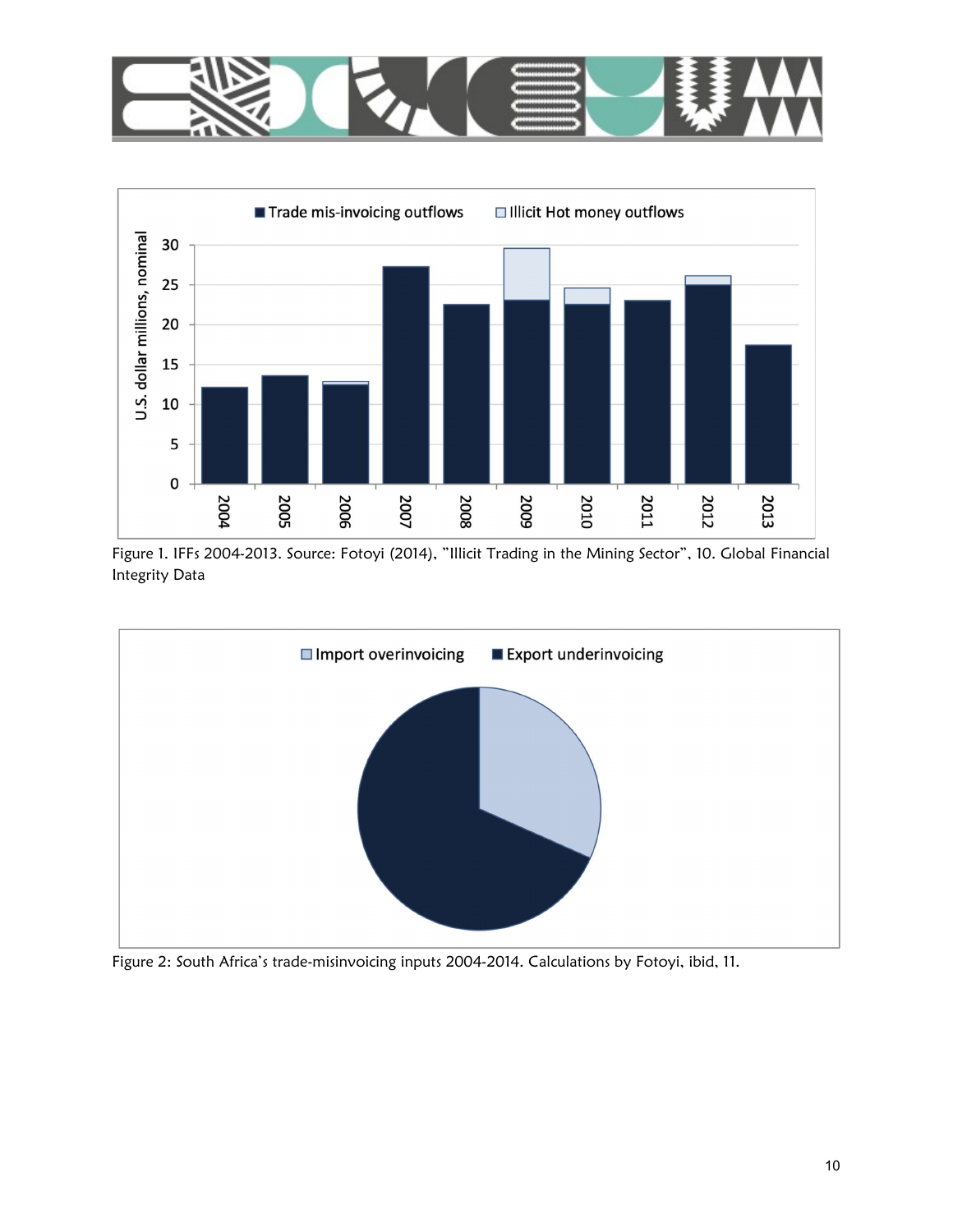

Figure 3: IFFs Juxtaposed against the South African National Budget



On a continent wide level, we can see that in the first decade of the 20th century trade mispricing constituted a significantly smaller part of overall IFFs due to the inclusion of commodities such as oil and agriculture. The table below is from Kar and Cartwright-Smith's 2010 study.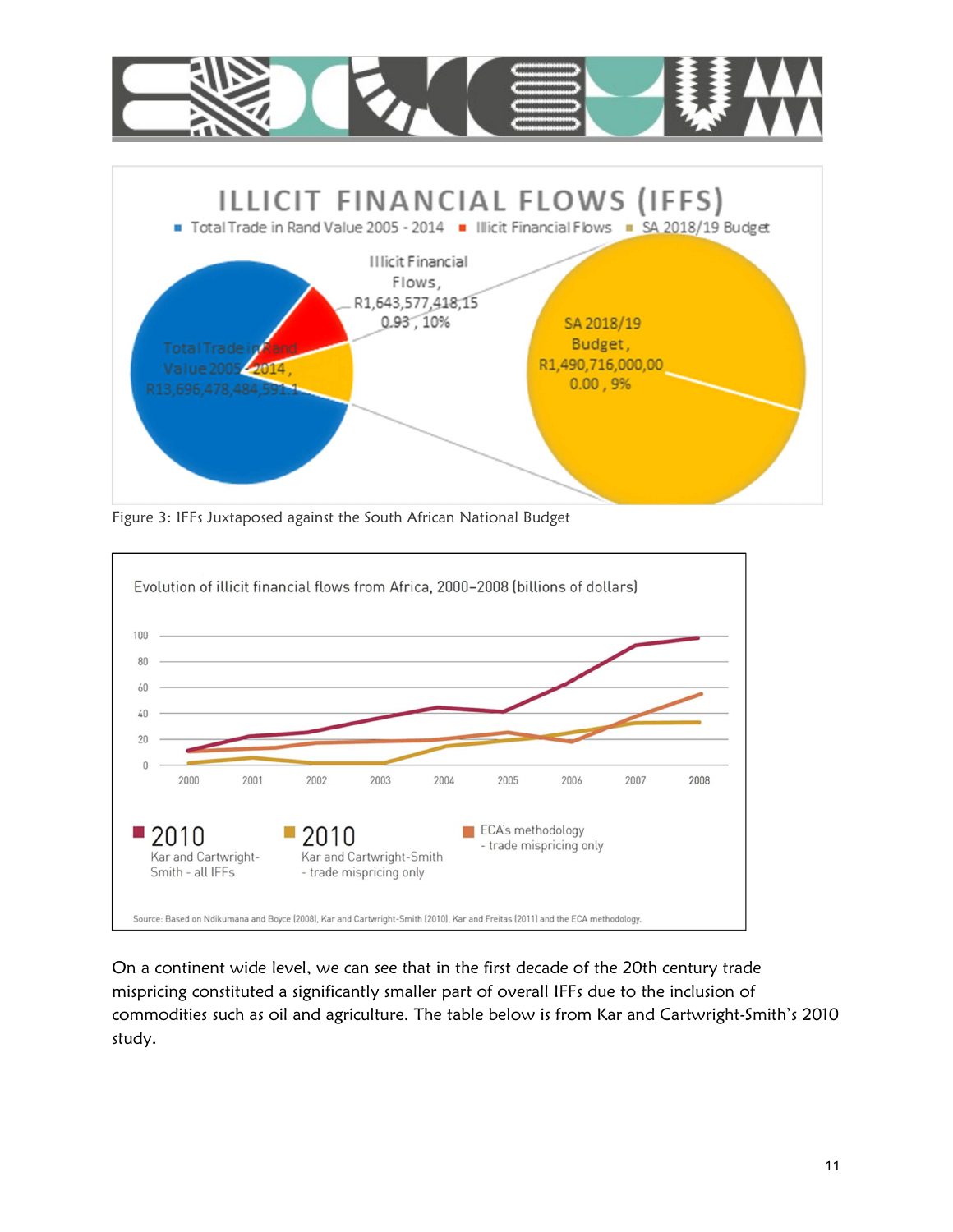

|                   | <b>Total IFFs</b>                 |                                                 |                                                        |                                                   |                                                              |  |  |
|-------------------|-----------------------------------|-------------------------------------------------|--------------------------------------------------------|---------------------------------------------------|--------------------------------------------------------------|--|--|
| Group             | 1970s                             | 1980s                                           | 1990s                                                  | 2000-2008                                         | 1970-2008                                                    |  |  |
| Africa            | 57,291                            | 203,859                                         | 155,740                                                | 437,171                                           | 854,061                                                      |  |  |
| North Africa      | 19,161                            | 72,020                                          | 59,813<br>95,927<br>5,108<br>4,978<br>31,447<br>54,394 | 78,742                                            | 229,737<br>624,324<br>37,197<br>38,267<br>174,751<br>374,109 |  |  |
| Sub-Saharan       | 38,130                            | 131,839<br>14,131<br>16,079<br>20,581<br>81,047 |                                                        | 358,429<br>15,603<br>10,285<br>116,828<br>215,712 |                                                              |  |  |
| Horn of Africa    | 2,354<br>6,925<br>5,894<br>22,956 |                                                 |                                                        |                                                   |                                                              |  |  |
| Great Lakes       |                                   |                                                 |                                                        |                                                   |                                                              |  |  |
| Southern          |                                   |                                                 |                                                        |                                                   |                                                              |  |  |
| West and Central  |                                   |                                                 |                                                        |                                                   |                                                              |  |  |
| Fuel-exporters    | 20,105                            | 67,685                                          | 48,157                                                 | 218,970                                           | 354,917                                                      |  |  |
| Nonfuel-exporters | 7,867                             | 26,517                                          | 22,375                                                 | 23,342                                            | 80,102                                                       |  |  |
|                   | <b>Average IFFs</b>               |                                                 |                                                        |                                                   |                                                              |  |  |
| Group             | 1970s                             | 1980s                                           | 1990s                                                  | 2000-2008                                         | 1970-2008                                                    |  |  |
| Africa            | 7,299                             | 21,678                                          | 17,813                                                 | 50,328                                            | 29,021                                                       |  |  |
| North Africa      | 3,097                             | 7,754                                           | 6,316                                                  | 9,166                                             | 6,866                                                        |  |  |
| Sub-Saharan       | 4,202                             | 13,924                                          | 11,497                                                 | 41,162                                            | 22,156                                                       |  |  |
| Horn of Africa    | 249                               | 1,421                                           | 715                                                    | 1,949                                             | 1,183                                                        |  |  |
| Great Lakes       | 745                               | 1,778                                           | 580                                                    | 1,286                                             | 1,142                                                        |  |  |
| Southern          | 811                               | 2,412                                           | 4,659                                                  | 13,388                                            | 9,635                                                        |  |  |
| West and Central  | 2,397                             | 8,313                                           | 5,544                                                  | 24,538                                            | 10,196                                                       |  |  |
| Fuel-exporters    | 2,239                             | 6,922                                           | 5,105                                                  | 24,806                                            | 9,878                                                        |  |  |
| Nonfuel-exporters | 1,017                             | 2,729                                           | 2,433                                                  | 2,787                                             | 2,502                                                        |  |  |

|  |  |                                                             | Table 1. Africa: Illicit Financial Flows, 1970-2008 |
|--|--|-------------------------------------------------------------|-----------------------------------------------------|
|  |  | $\lim_{n \to \infty}$ illings of $\prod_{n \in \mathbb{N}}$ |                                                     |

Combined, the figures above illustrate that the current climate financing required at R500 billion annually -- almost a third of South Africa's ordinary annual budget -- could be adequately covered if IFFs from South Africa, and particularly through trade mis-invoicing, were significantly curtailed. Global Finance Integrity estimates that IFFs are increasing at a rate of 20.2% annually through trade mis-invoicing in Africa. The possibilities which could be opened if this increase was addressed are enough to meet at least a third of the annual climate finance requirements needed to meet the 2030 sustainable development goals. From the graph below, we note that the flow of external debt into South Africa along with FDI mirrors the flow of illicit funds highlighted above, thereby supporting the thesis that external debt borrowing exacerbates IFFs. Significantly, it is also worth noting that current levels of private investment in energy (green line) are actually decreasing from 2011, then again in 2015 and 2019, thereby indicating the current unreliability or predictability of these flows for climate finance.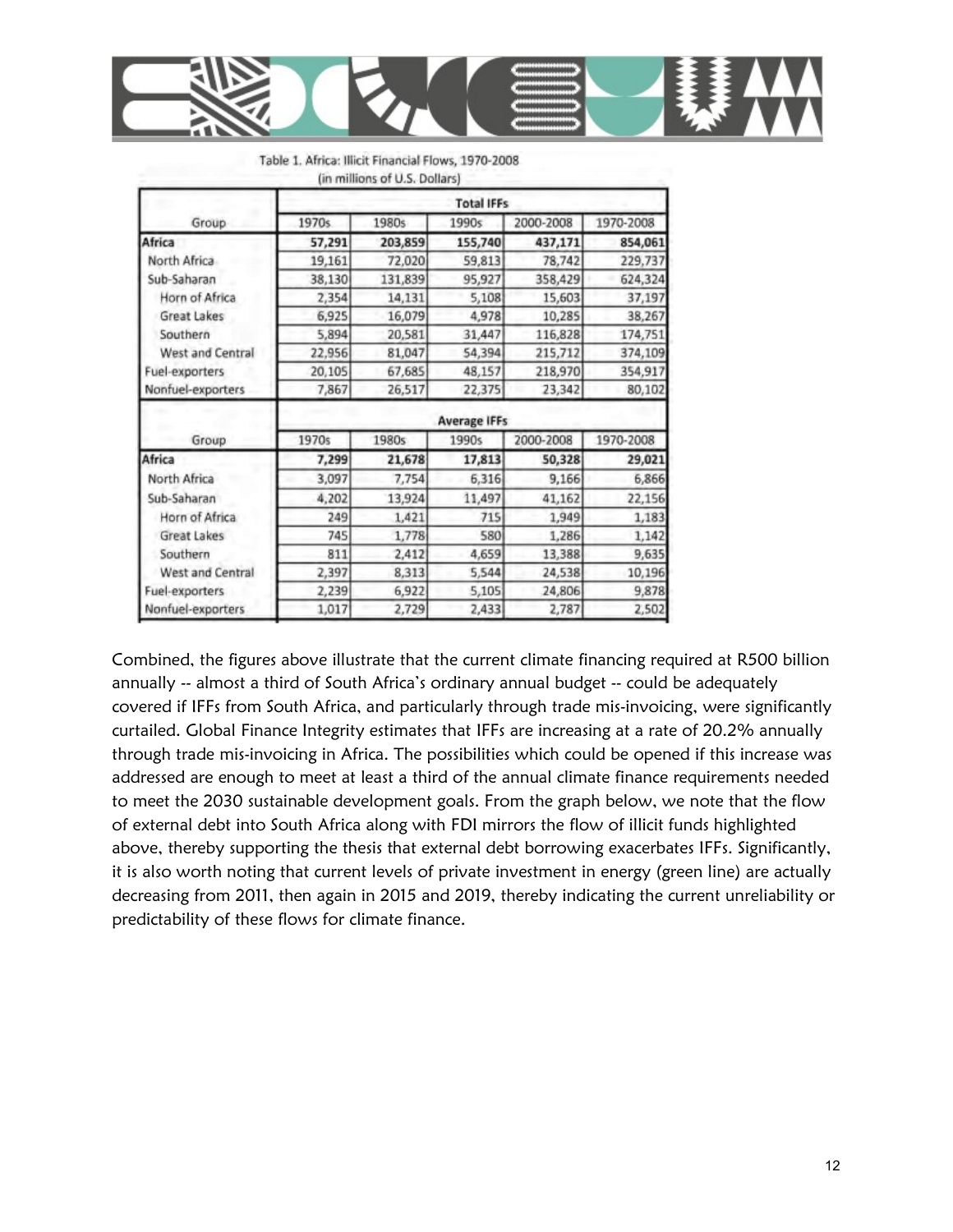



Country: South Africa Source: World Development Indicators

Source: World Bank Data: Debt and investment levels.

# **Conclusion**

The High Level Panel on IFFs demonstrated the scale of IFFs from trade mis-invoicing in mineral resources exports. For example, diamonds are subject to price manipulation at export prices, only for the value to be artificially increased once they reach the international market. Consequently, a state selling agency would mitigate the risk of price manipulation by establishing a fair valuation model for different minerals exports so that minerals are not over- or under-valued. This would restrict mining companies to an exclusively mining or extractive role and designate the business of exporting and selling the minerals to a state agency which engages the international market with little or no commission. This would ensure that a fair price is paid to the local affiliates of multinational mining companies and therefore ensure the right amount of taxes are paid locally. In this regard, Fotola has a more technical recommendation in this regard by suggesting that the South African Revenue Services (SARS), working with the International Trade Administration Commission (ITAC) of South Africa, have customs personnel with the competencies to evaluate and determine export values or prices of mineral commodities.<sup>27</sup>

<sup>27</sup> Fotoyi, "Illicit Financial Flows in the Mining Sector in South Africa: Implications for Industrialisation", 12.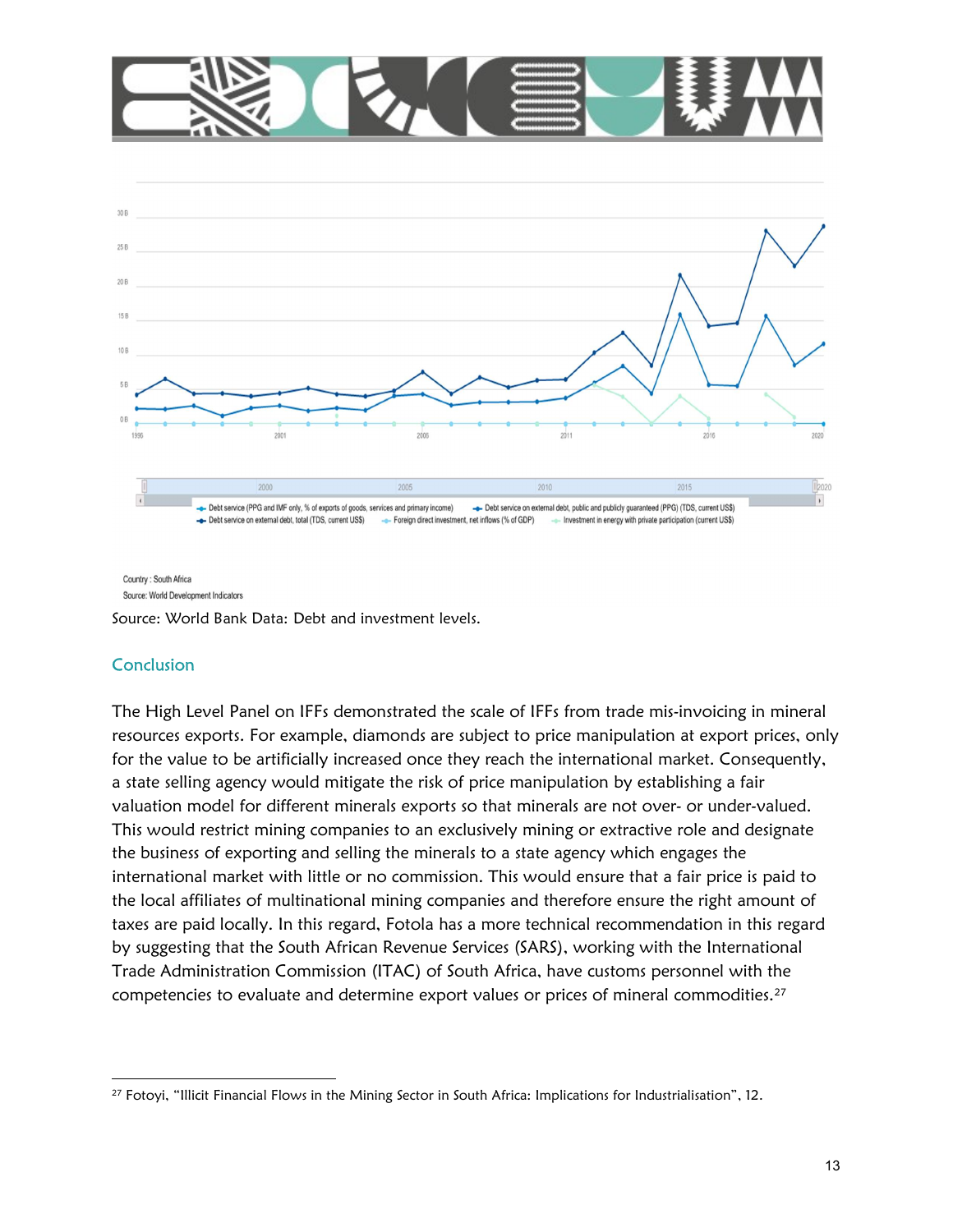

This paper explored the relationship between extractives and IFFs to consider the possibilities open to climate finance alternatives toward a just transition. The paper began by prefiguring the critical minerals part of the extractive industry which are needed to transition to a low greencarbon economy. In this regard, the scale of IFFs specifically from the mining industry stifles a potential developmental opportunity for the region which holds these minerals.

We are now approaching the third year of the 10-year period within which the 2030 sustainable development goals are to be achieved if we are to arrive at a low carbon green economy. Current financing levels from private investment still remain at significantly lower levels compared to the flows of external debt. In this regard, much can be potentially gained by reversing the flow of capital by curbing or substantially reducing illicit flows, particularly in the arena of extractives that targets trade mis-invoicing at the point of export.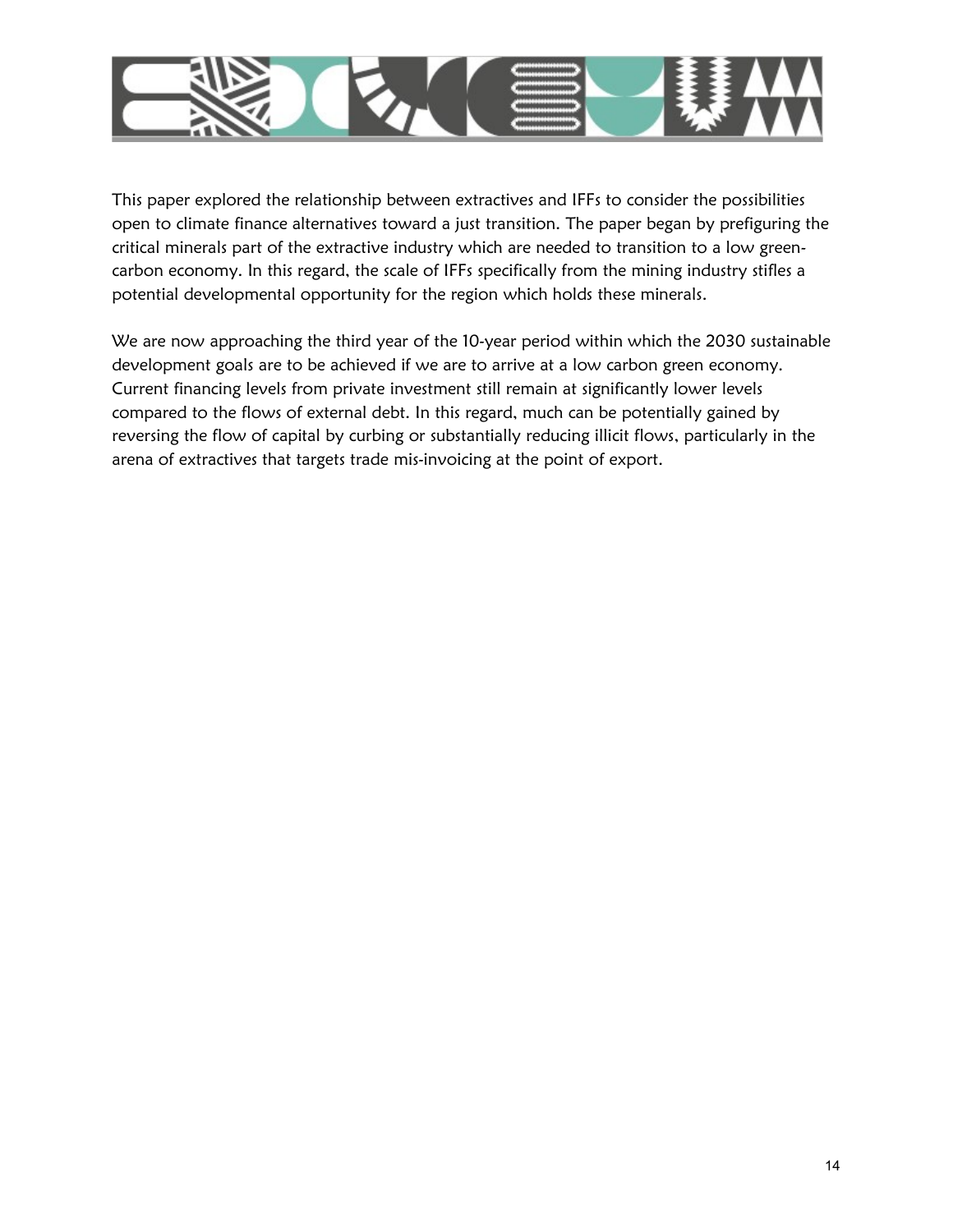

#### References

Addison, T. (2018). Climate change and the extractives sector. *Extractive industries*, 460.

African Union and Economic Commission for Africa (2015). Illicit Financial Flows s: Report of the High Level Panel from Africa: Addis Ababa.

AIDC (2019). "Tackling Illicit Financial Flows, Base Erosion and Profit Shifting: Guidelines and Recommendations", Alternative Information and Development Centre. Vaialble at https://aidc.org.za/tackling-iffs-beps-parliamentary-submission/

Ashman, S., Fine, B., Padayachee, V. and Sender, J. (2014). The Political Economy of Restructuring in South Africa. In Bhorat, H., Hirsch, A., Kanbur, R. and Ncube, M. (eds). The Oxford Companion to the Economics of South Africa. USA: Oxford University Press, pp. 185-190.

Ashman, S., Fine B., and Newman, S. (2011). "Amnesty International? The Nature, Scale and Impact of Capital Flight from South Africa". Journal of Southern African Studies, 37(1), pp. 7-25.

Bayliss, K., & Pollen, G. (2021). The power paradigm in practice: A critical review of developments in the Zambian electricity sector. World Development, 140, 105358.

Boyce, J. K., and L. Ndikumana. 2011. Africa's Odious Debts: How Foreign Loans and Capital Flight Bled a Continent. London: Zed.

Bracking, S. (2015). Philanthropy and Development in Southern Africa: Philanthropy and Illicit Financial Flows: Options for African Philanthropy to support Better Economic Governance and to Reduce Illicit Financial Flows.

Cobham, A. and Janský, P. (2020). Estimating Illicit Financial Flows: A Critical Guide to the Data, Methodologies, and Findings (p. 224). Oxford University Press.

Fine, B. and Rustomjee, Z. (1996). The Political Economy of South Africa - from Minerals-Energy Complex to Industrialisation. London: Hurst

Forslund, D. (2019). The Bermuda Connection: profit shifting, inequality and unaffordability at Lonmin. Alternative Information and Development Centre: Cape Town. Available at https://aidc.org.za/download/Illicit-capital-flows/BermudaLonmin04low.pdf

Fotoyi, A. (2015). "Illicit Financial Flows in the Mining Sector in South Africa: Implications for Industrialisation",. Trade and Industrial Policy Strategies.

Fotoyi, A. (2021). "Illicit trading in the mining sector: A threat to South Africa's industrial development." In Kamga, S. D. (Ed.). (2021). Illicit Financial Flows from South Africa: Decolonial Perspectives on Political Economy and Corruption. Routledge.

Kamga, S. D. (Ed.). (2021). Illicit Financial Flows from South Africa: Decolonial Perspectives on Political Economy and Corruption. Routledge.